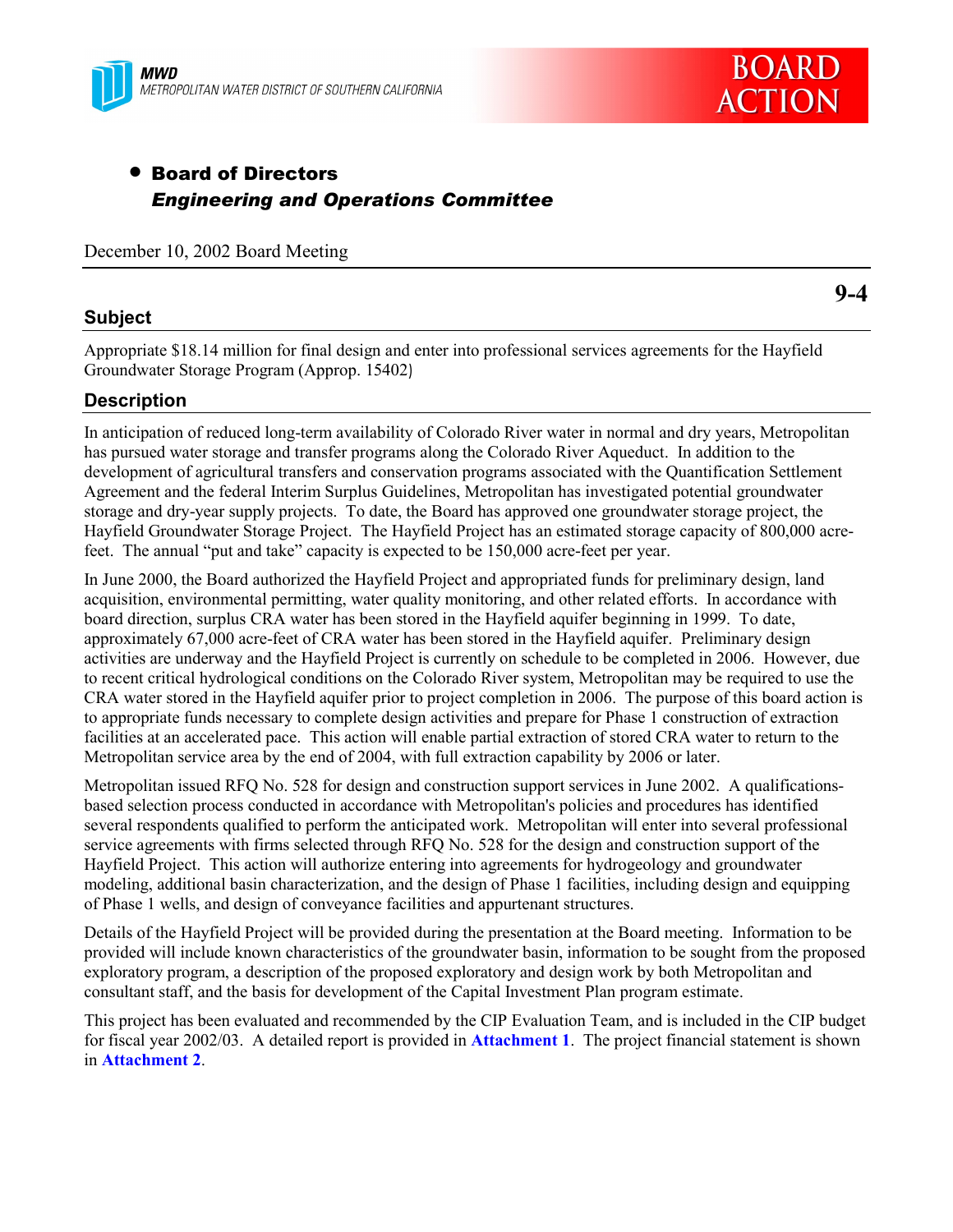## **Policy**

Metropolitan Water District Administrative Code ß 5108: Capital Project Appropriation

Metropolitan Water District Administrative Code § 8117: Professional and Technical Consultants

# **California Environmental Quality Act (CEQA)**

CEQA determination for Option #1:

The environmental effects of the Hayfield Groundwater Storage Project were evaluated in the Mitigated Negative Declaration which was approved by Metropolitan's Board of Directors in April 1999. The Board also approved the Mitigation Monitoring and Reporting Plan and the Hayfield Groundwater Storage Project. The present proposed board action authorizes expenditure of funds to complete design, further feasibility studies, and other pre-construction activities.

The Mitigated Negative Declaration fully complies with CEQA and the State CEQA Guidelines, and no further environmental documentation is necessary for the Board to act on the proposed action.

The CEQA determination is: Determine that the proposed action has been previously addressed in the 1999 Mitigated Negative Declaration and no further environmental analysis or documentation is required.

CEQA determination for Option #2:

#### None required

### **Board Options/Fiscal Impacts**

#### **Option #1**

Proceed with design of Phase 1 facilities for the Hayfield Groundwater Storage Project on an accelerated schedule with an on-line date of 2004.

Adopt the CEQA determination and

- a. Appropriate \$18.14 million in budgeted CIP funds;
- b. Authorize amending Agreement No. 40443 for an additional \$2.5 million for additional aquifer characterization;
- c. Authorize completion of design, preparation of construction bid documents, and performance of all other work in advance of award of competitively bid contracts for Phase 1 facilities and completion of design for the entire Hayfield Groundwater Storage Project; and
- d. Delegate to the CEO the authority to enter into professional service agreements for hydrogeology and groundwater modeling for Phase 1 facilities; design of Phase 1 wells; design of equipping of Phase 1 wells; and design of conveyance facilities and appurtenant structures in amounts not to exceed \$800,000, \$400,000, \$500,000, and \$3.5 million, respectively.

**Fiscal Impact:** A total of \$18.14 million of budgeted CIP funds under new Approp. 15402.

### **Option #2**

Do not proceed with design of Phase 1 facilities for the Hayfield Groundwater Storage Project on an accelerated schedule. Design and construction of the Hayfield Groundwater Storage Project would proceed in accordance with the current project schedule with an on-line date of 2006 or later. Water currently stored in the Hayfield Groundwater Basin would not be available for use in the CRA to make up for potential shortfalls due to recent critical hydrological conditions on the Colorado River system.

**Fiscal Impact:** Unknown. Metropolitan would be required to procure water from other sources to make up for any shortfalls in water on the Colorado River system. This increase in cost could be significant.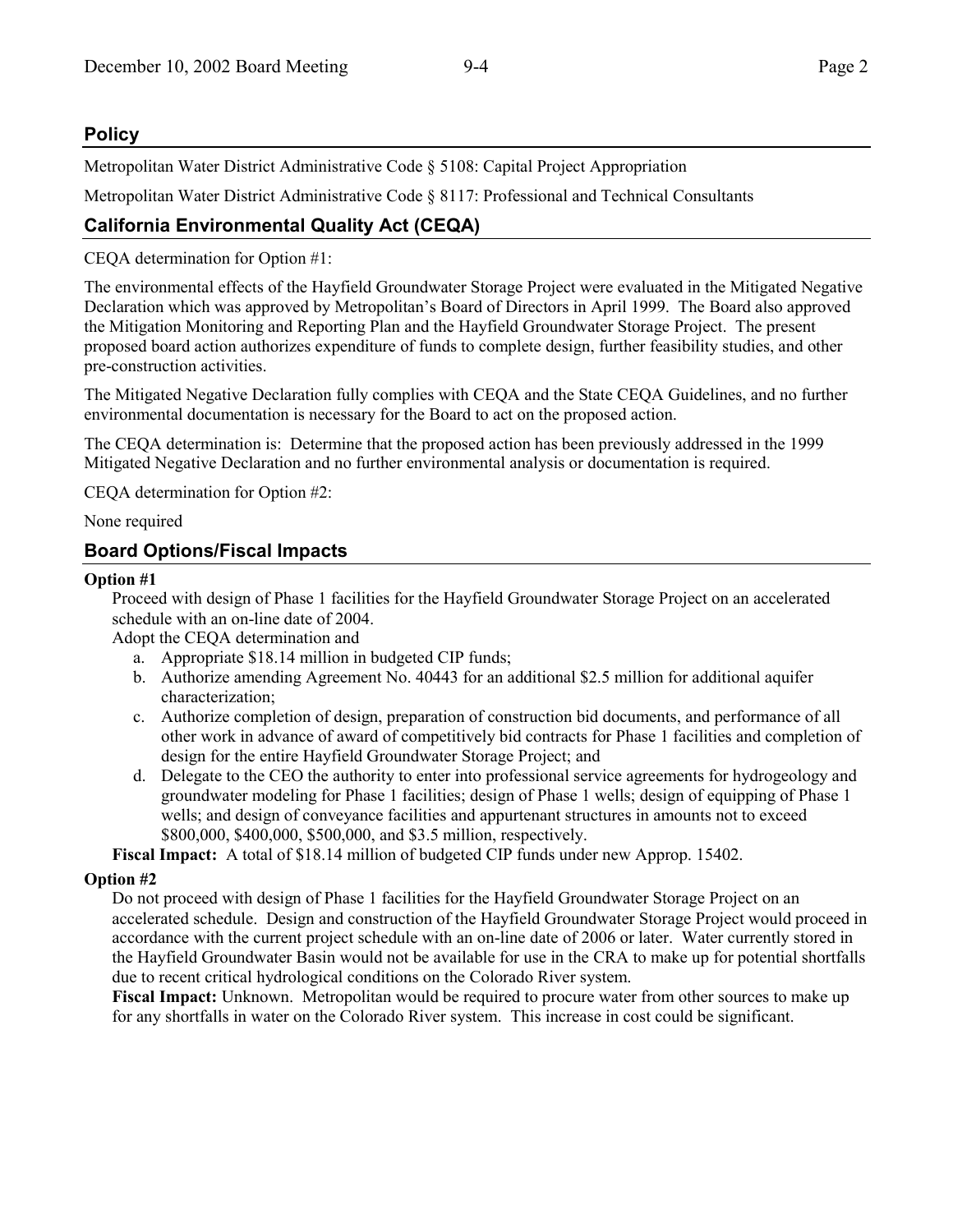# **Staff Recommendation**

Option #1

11/25/2002 *Roy L. Wolfe Manager, Corporate Resources Date*

r T 11/25/2002 ىت *Date Ronald R. Gastelum*

*Chief Executive Officer*

**Attachment 1 - Detailed Report** 

### Attachment 2 - Financial Statement for the Hayfield Groundwater Storage Program

BLA #1918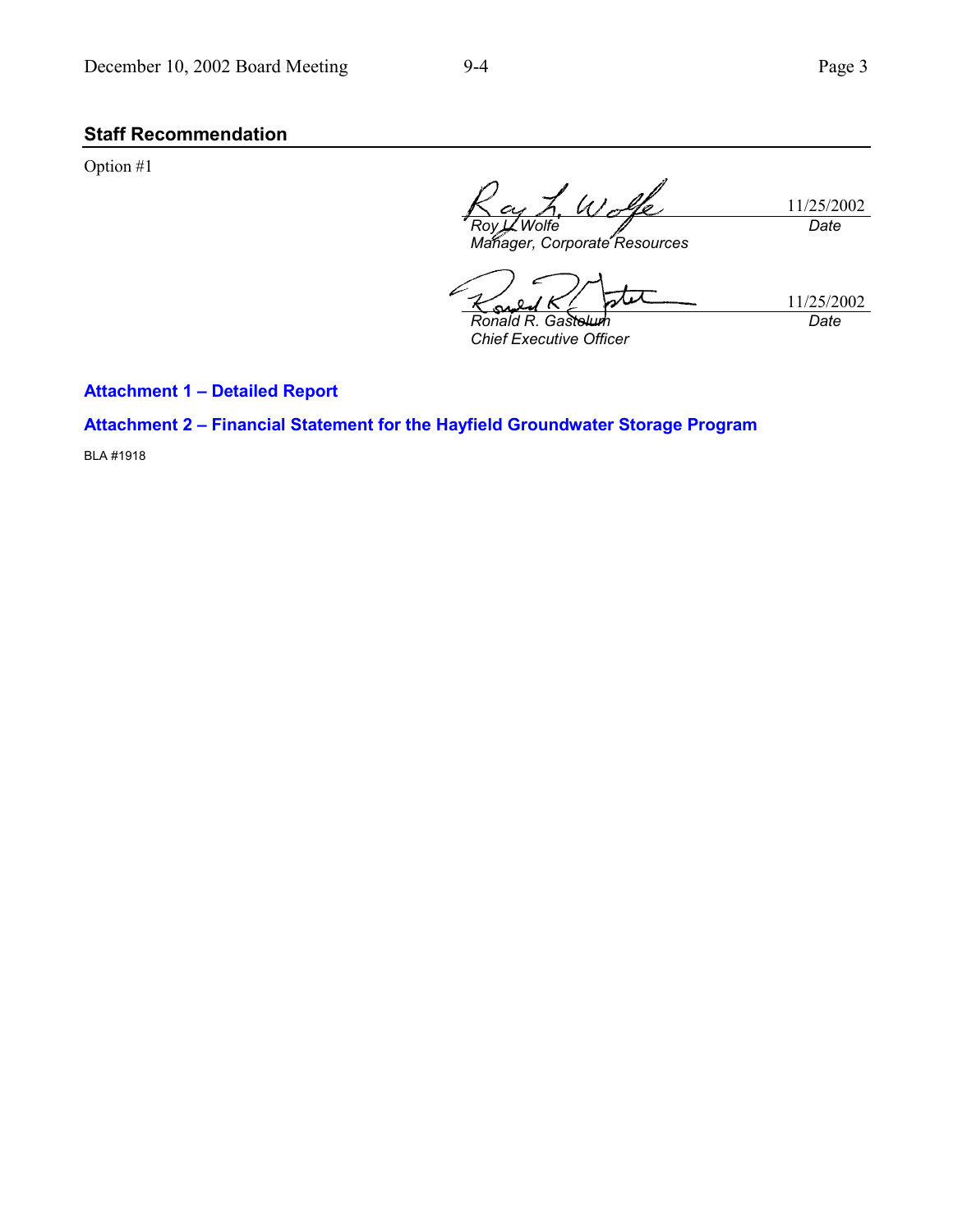## **Detailed Report**

#### *Background*

In anticipation of reduced long-term availability of Colorado River water in normal and dry years, Metropolitan has pursued water storage and transfer programs along the Colorado River Aqueduct. In addition to the development of agricultural transfers and conservation programs associated with the Quantification Settlement Agreement and the federal Interim Surplus Guidelines, Metropolitan has studied a number of groundwater storage and dry-year supply projects. To date, the Board has approved one project, the Hayfield Groundwater Storage Project. The Hayfield Project has an estimated storage capacity of 800,000 acre-feet. The anticipated annual "put and take" capacity of the Hayfield Project is 150,000 acre-feet per year.

In June 1998, the Board authorized funding of \$2.2 million for feasibility studies and demonstration project(s) for the Hayfield/Chuckwalla Basins Storage Programs (Appropriation No. 15325). The Board adopted the Mitigated Negative Declaration for the Hayfield Groundwater Storage Project in April 1999. In June 2000, the Board authorized the Hayfield Project and appropriated an additional \$7.375 million for preliminary design, land acquisition, environmental permitting, water quality monitoring, and other miscellaneous efforts. In March 2001, the Board authorized entering into an agreement with Kennedy/Jenks Consultants to construct a single aquifer test well and perform aquifer pumping tests to determine aquifer properties, water yields, groundwater basin characteristics and obtain water quality data. The agreement with Kennedy/Jenks Consultants was amended in February 2002 to drill a second aquifer test well and perform additional aquifer pumping tests. The results of the two aquifer-pumping tests performed to date indicate the need to perform additional investigations to further characterize the groundwater basin and provide information crucial to the definition and design of the Hayfield Project. The proposed Board action will authorize amending existing Agreement No. 40443 for an additional \$2.5 million to perform additional investigations and basin characterization.

In October 2001, Metropolitan executed a \$35 million reimbursement agreement with the Department of Water Resources for implementation of the Hayfield Project (DWR Agreement No. 4600001910). Metropolitan is currently submitting monthly invoices for eligible project expenses for reimbursement from DWR in accordance with the terms of the agreement.

In accordance with board direction, surplus CRA water has been stored in the Hayfield aquifer beginning in 1999. To date, approximately 67,000 acre-feet of CRA water has been stored in the Hayfield aquifer. Design activities are underway and the Hayfield Project is currently on schedule to be completed in 2006 or later. However, due to recent critical hydrological conditions on the Colorado River system, Metropolitan may be required to use the previously stored CRA water in the Hayfield aquifer prior to 2006. The proposed board action will appropriate the necessary funds to complete final design and allow for construction of Phase 1 extraction facilities on an accelerated schedule. This will allow partial extraction of previously stored CRA water to be returned to Metropolitan's service area by the end of 2004, with full extraction capability by 2006 or later.

Design activities will be performed by both Metropolitan staff and design consultants. Metropolitan issued a Request for Statements of Qualifications No. 528 for design and construction support services in June 2002. Eleven responses were received. A qualifications-based selection process was conducted in accordance with Metropolitan's policies and procedures and those respondents qualified to perform the work were identified and are eligible for future agreements. All of the shortlisted firms met Metropolitan's Regional and Small Business Enterprise requirements. The Small Business Enterprise requirement for RFQ No. 528 is 30 percent. Metropolitan will enter into several professional service agreements with firms selected through the RFQ for the design of facilities associated with Phase 1 of the project. The proposed board action will authorize entering into agreements for the following services: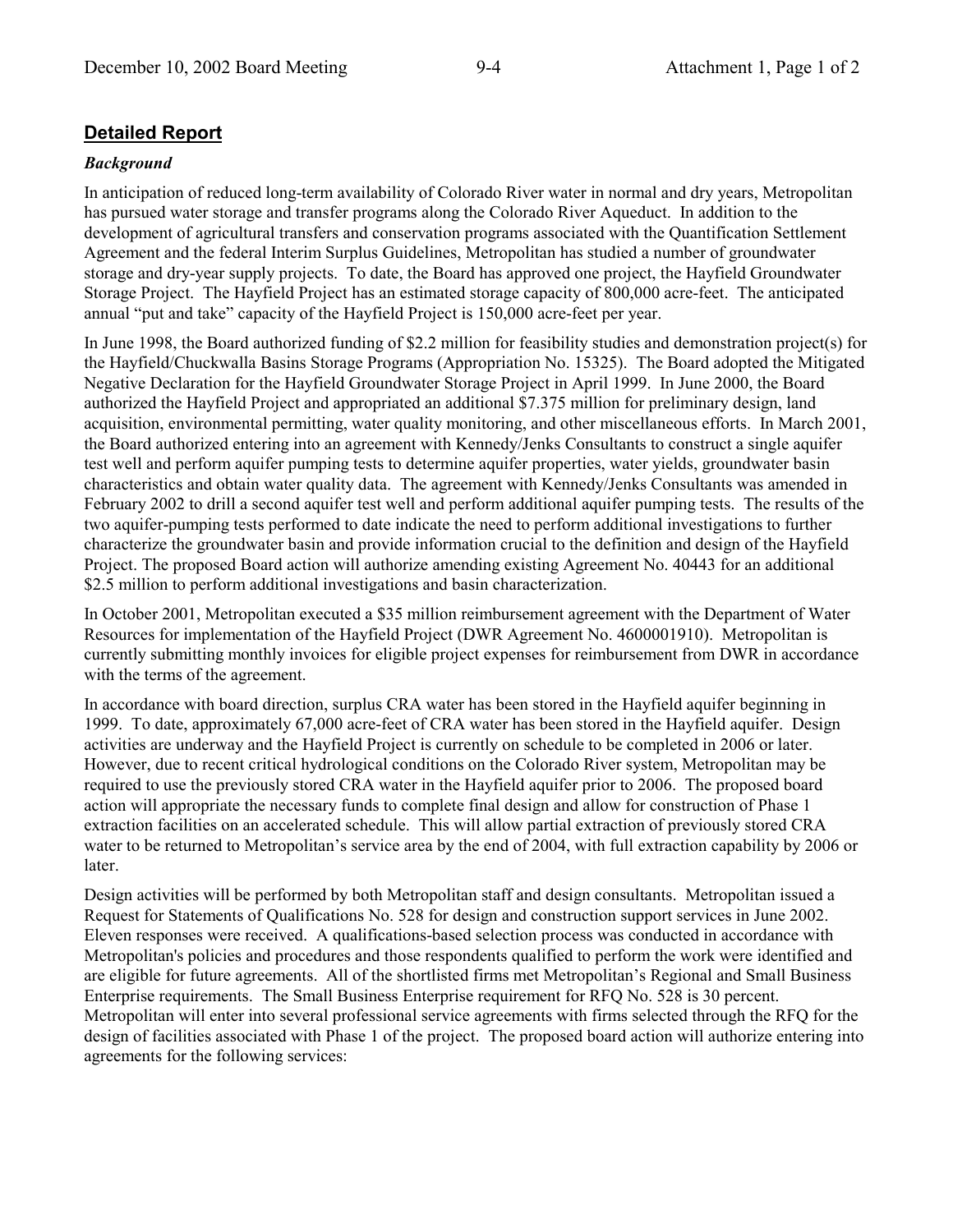- Project Hydrogeologist and Groundwater Modeling  $-$  Maximum Agreement Amount  $=$  \$800,000
- Design of Phase 1 Wells Maximum Agreement Amount  $= $400,000$
- Design of equipping of Phase 1 Wells Maximum Agreement Amount =  $$500,000$
- Conveyance Facilities Maximum Agreement Amount =  $$3,500,000$

Additional authorization to enter into agreements for completion of Phase 2 design activities will be requested at a later date.

The requested funds of \$18.14 million were budgeted in the fiscal year 2002/2003 Capital Budget and are part of the original program estimate. The previously appropriated amount of \$7,575,000 and all project expenditures to date will be transferred from the Hayfield/Chuckwalla Basins Storage Program – Technical Studies and Demonstration Banking Project Appropriation (Approp. 15325) to the new Hayfield Groundwater Storage Program Appropriation (Approp. 15402). Staff will return to the Board for additional appropriations as required by the Hayfield Project schedule.

#### *Actions and Milestones*

#### Phase 1

- January 2003 Issuance of Preliminary Design Report
- March 2003 Completion of final design of Phase 1 Wellfield
- $\text{May } 2003 \text{Board authorization of funding and award of construction contracts for Phase 1 facilities}$
- Fall 2004 Completion of Phase 1 facilities

#### Phase 2

- November 2003 Commencement of Phase 2 design activities
- August  $2004$  Board authorization of funding and award of construction contracts for Phase 2 facilities
- $End 2006$  Completion of all construction activities for full project implementation